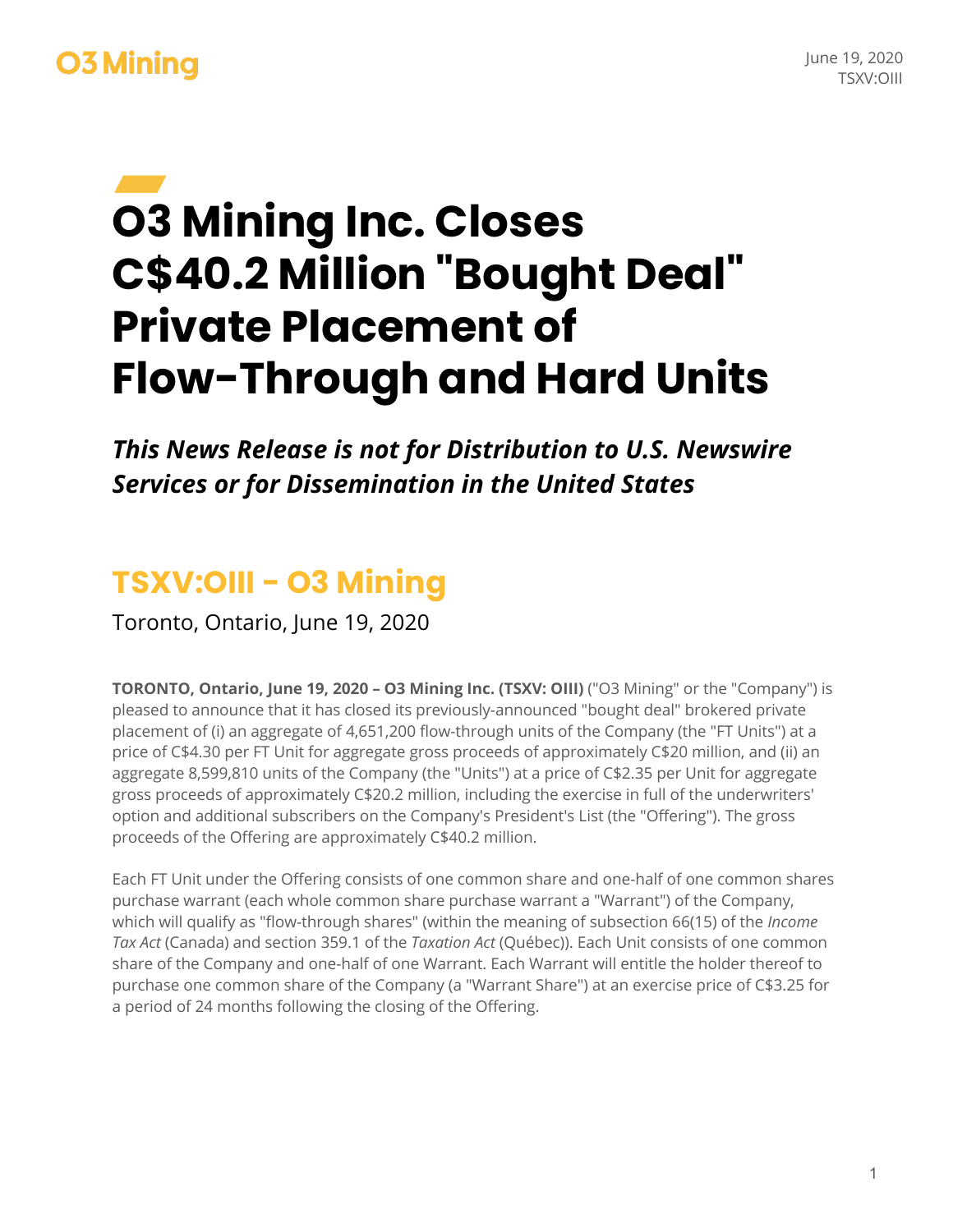### **O3 Mining**

The Warrants shall be callable by the Company should the daily volume-weighted average trading price of the common shares of the Company on the TSX Venture Exchange exceed C\$3.85 for a period of ten (10) consecutive trading days, at any time during the period (i) beginning on the date that is four months and one day from the closing date of the Offering, and (ii) ending on the date the Warrants expire ("Call Trigger"). Following a Call Trigger, the Company may give notice in writing ("Call Notice") to the holders of Warrants that any Warrant that remains unexercised by the holder thereof shall expire thirty (30) days following the date on which the Call Notice is given.

The gross proceeds from the sale of the FT Units will be used by the Company to incur eligible "Canadian exploration expenses" that qualify as "flow-through mining expenditures" as both terms are defined in the *Income Tax Act* (Canada) (the "Qualifying Expenditures") related to the Company's projects in Québec. The Qualifying Expenditures will be renounced in favour of the subscribers of the FT Units with an effective date no later than December 31, 2020, and in the aggregate amount not less than the total amount of the gross proceeds raised from the issuance of the FT Units. The net proceeds from the sale of the Units will be used by the Company for working capital and general corporate purposes.

The Offering was led by Cormark Securities Inc., Sprott Capital Partners LP, and Canaccord Genuity Corp., as co-lead underwriters and joint bookrunners, on behalf of a syndicate of underwriters (collectively, the "Underwriters"). In consideration for their services, the Company paid the Underwriters a cash commission equal to 5.0% of the gross proceeds of the Offering, excluding certain President's List subscribers.

All securities issued under the Offering will be subject to a hold period expiring four months and one day from the date of issuance. The Offering is subject to final acceptance of the TSX Venture Exchange. The securities have not been and will not be registered under the United States Securities Act of 1933, as amended (the "U.S. Securities Act"), or any state securities laws and may not be offered or sold within the United States or to or for the account or benefit of a U.S. person (as defined in Regulation S under the U.S. Securities Act) unless registered under the U.S. Securities Act and applicable state securities laws or an exemption from such registration is available.

| <b>Insider</b>           | <b>Insider Relationship</b>                            | <b>Units</b><br><b>Purchased</b><br>(#) | Subscription<br><b>Amount</b><br>$($ \$) |
|--------------------------|--------------------------------------------------------|-----------------------------------------|------------------------------------------|
| José Vizquerra           | Director and Senior Officer of O3 Mining; Director of  | 879,000                                 | \$2,065,650                              |
| Benavides <sup>(1)</sup> | Osisko Mining Inc. (a 10% securityholder of O3 Mining) |                                         |                                          |
| <b>Blair Zaritsky</b>    | Senior Officer of O3 Mining; Senior Officer of Osisko  | 15,000                                  | \$32,250                                 |
|                          | Mining Inc. (a 10% securityholder of O3 Mining)        |                                         |                                          |
| Don Njgovan              | Senior Officer of Osisko Mining Inc. (a 10%            | 10,000                                  | \$23,500                                 |
|                          | securityholder of O3 Mining)                           |                                         |                                          |
|                          | <b>Totals</b>                                          | 904.000                                 | \$2,124,400                              |

The following "insiders" of the Company have subscribed for Units under the Offering:

**Note**: (1) Includes holdings of Mercedes Vizquerra.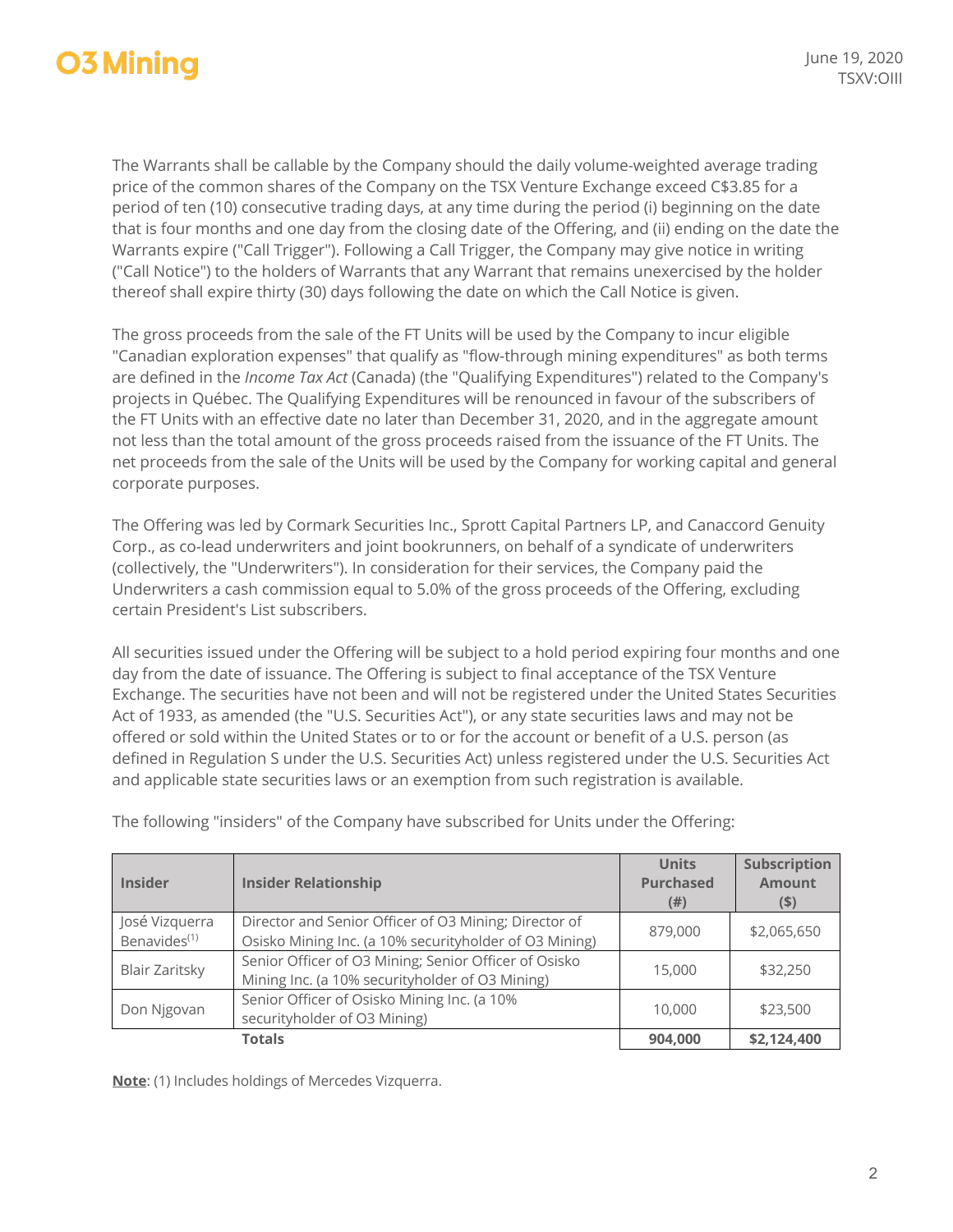### **O3 Mining**

Each subscription by an "insider" is considered to be a "related party transaction" for purposes of Multilateral Instrument 61-101 – *Protection of Minority Security Holders in Special Transactions* ("**MI 61- 101**"). The Company did not file a material change report more than 21 days before the expected closing date of the Offering as the details of the Offering and the participation therein by each "related party" of the Company were not settled until shortly prior to the closing of the Offering, and the Company wished to close the Offering on an expedited basis for sound business reasons. The Company is relying on exemptions from the formal valuation and minority shareholder approval requirements available under MI 61-101. The Company is exempt from the formal valuation requirement in section 5.4 of MI 61-101 in reliance on section 5.5(a) of MI 61-101 as the fair market value of the transaction, insofar as it involves interested parties, is not more than the 25% of the Company's market capitalization. Additionally, the Company is exempt from minority shareholder approval requirement in section 5.6 of MI 61-101 in reliance on section 5.7(b) of MI 61-101 as the fair market value of the transaction, insofar as it involves interested parties, is not more than the 25% of the Company's market capitalization.

#### **About O3 Mining Inc.**

O3 Mining, which forms part of the Osisko group of companies, is a mine development and emerging consolidator of exploration properties in prospective gold camps in Canada - focused on projects in Québec and Ontario – with a goal of becoming a multi-million ounce, high-growth company.

O3 Mining is well-capitalized and holds a 100% interest in a number of properties in Québec (435,000 hectares) and Ontario (25,000 hectares). O3 Mining controls 61,000 hectares in Val D'Or and over 50 kilometres of strike length of the Cadillac-Larder Lake Faut. O3 Mining also has a portfolio of assets in the James Bay and Chibougamau regions of Québec.

#### **Cautionary Note Regarding Forward-Looking Information**

*This news release contains "forward-looking information" within the meaning of the applicable Canadian securities legislation that is based on expectations, estimates, projections and interpretations as at the date of this news release. The information in this news release about the transaction; and any other information herein that is not a historical fact may be "forward-looking information". Any statement that involves discussions with respect to predictions, expectations, interpretations, beliefs, plans, projections, objectives, assumptions, future events or performance (often but not always using phrases such as "expects", or "does not expect", "is expected", "interpreted", "management's view", "anticipates" or "does not anticipate", "plans", "budget", "scheduled", "forecasts", "estimates", "believes" or "intends" or variations of such words and phrases or stating that certain actions, events or results "may" or "could", "would", "might" or "will" be taken to occur or be achieved) are not statements of historical fact and may be forward-looking information and are intended to identify forward-looking information. This forwardlooking information is based on reasonable assumptions and estimates of management of the Company, at the time it was made, involves known and unknown risks, uncertainties and other factors which may*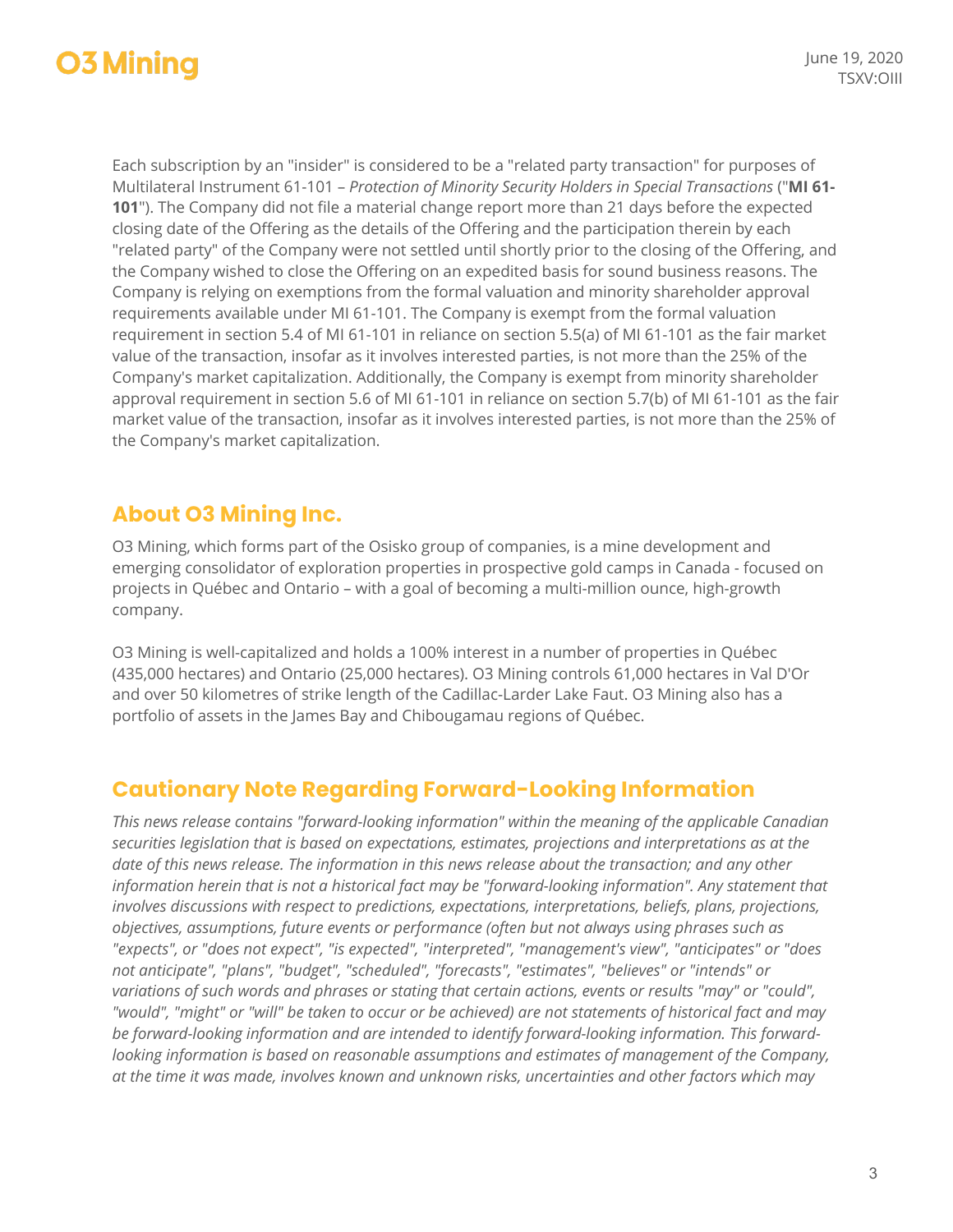## **O3 Mining**

*cause the actual results, performance or achievements of the companies to be materially different from any future results, performance or achievements expressed or implied by such forward-looking information. Such factors include, among others, risks relating to the timing and ability of the Company, if at all, to obtain final approval of the Offering from the TSX Venture Exchange; tax treatment of the FT Units; the timing of the tax renunciation to the subscribers, objectives, goals or future plans; and statements regarding exploration results and exploration plans.*

*Although the forward-looking information contained in this news release is based upon what management believes, or believed at the time, to be reasonable assumptions, the parties cannot assure shareholders and prospective purchasers of securities that actual results will be consistent with such forward-looking information, as there may be other factors that cause results not to be as anticipated, estimated or intended, and neither party nor any other person assumes responsibility for the accuracy and completeness of any such forward-looking information. Neither party undertakes, and assumes no obligation, to update or revise any such forward-looking statements or forward-looking information contained herein to reflect new events or circumstances, except as may be required by law.*

**Neither the TSX Venture Exchange nor its Regulation Services Provider (as that term is defined in the policies of the TSX Venture Exchange) accepts responsibility for the adequacy or accuracy of this news release. No stock exchange, securities commission or other regulatory authority has approved or disapproved the information contained herein.**

For further information on O3 Mining, please contact: José Vizquerra Benavides President, CEO and Director Telephone: (416) 363-8653